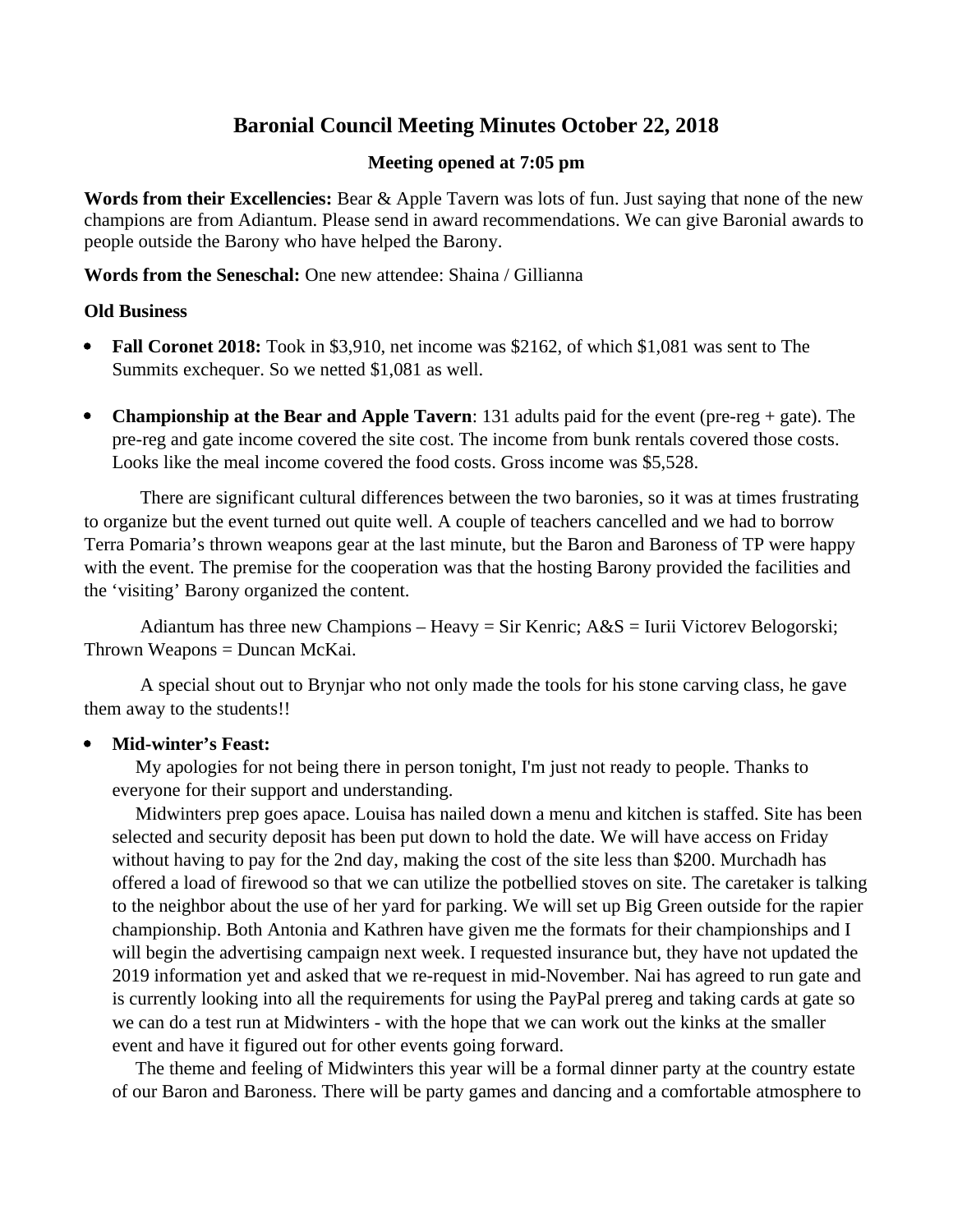interact. Aside from the dance class, there will be no classes. This will allow for everyone to watch and participate in the championships.

 If you have any questions or concerns, you can contact me directly via Facebook. Thank you again for your understanding.

#### **Birthday Bash:**

Iurii reported that he has talked with the Crabtrees and they are happy to have the event there again. Iurii will have an organizational meeting next month.

#### **Egil Skallagrimsson Memorial Tournament XLV:**

 I have emailed the Seneschal of Stromgard asking if and/or when there will be a Grand Thing next May – waiting to hear back but learned elsewhere that Grand Thing is  $4<sup>th</sup>$  weekend of June, so no conflict..

 I received a shipment of 1500 3x5" muslin pouches, part of which will be used for site tokens for Egil's Tourney. We will fill them with a variety of spices.

 Additional staff members include Alan Bowyer in charge of Set Up and Take Down and Murchadh in charge of Lands. Johanna, Margaret and Emma have offered to help with Three Pillars. We still need a Merchant Coordinator.

 I have sent updates for the various pages of the Egil's information on the Baronial web page, and Thorsteinn has posted the updates.

 The first staff meeting for Egil's Tourney will be at 7 pm, Tuesday, Oct. 23, at my house, 3025 Neslo Lane, Eugene. We will discuss strategies for publicity, the making/getting of prizes, making site tokens, any changes, improvements we want to make for the event in 2019. You don't have to be on the staff to attend.

- **Kingdom Heraldic Symposium Fall 2019:** (Not Present, no report)
- **12th Night 2020**:

 We have finished the third of about a dozen wall hangings that will be used in the lobby of the Willamette Ballroom at Valley River Inn for 12<sup>th</sup> Night 2020. The set will also give the Barony another option for wall hangings to use in our pavilions and at other events. Marian and I have been talking about what needs to be done this fall. We'll be talking with Valley River Inn about room reservations, which will go live after  $12<sup>th</sup>$  Night 2019. Marian will prepare to talk with the various groups, peerages, guilds, etc. at  $12<sup>th</sup>$  Night 2019 about their needs for  $12<sup>th</sup>$  Night 2020.

 **Baronial Facebook Page:** (As opposed to the Facebook Group) Nail would like time at a Council to explain how the new public Facebook page works. Adiantum is in the forefront of developing the new public Facebook page. Nai would like to extend our social media reach after she masters the Facebook format.

#### **New Business**

 **Officer Applications:** We have several vacancies and others that are coming due for extension or replacement. Please be aware of your warrant status and don't wait until you are 6-9 months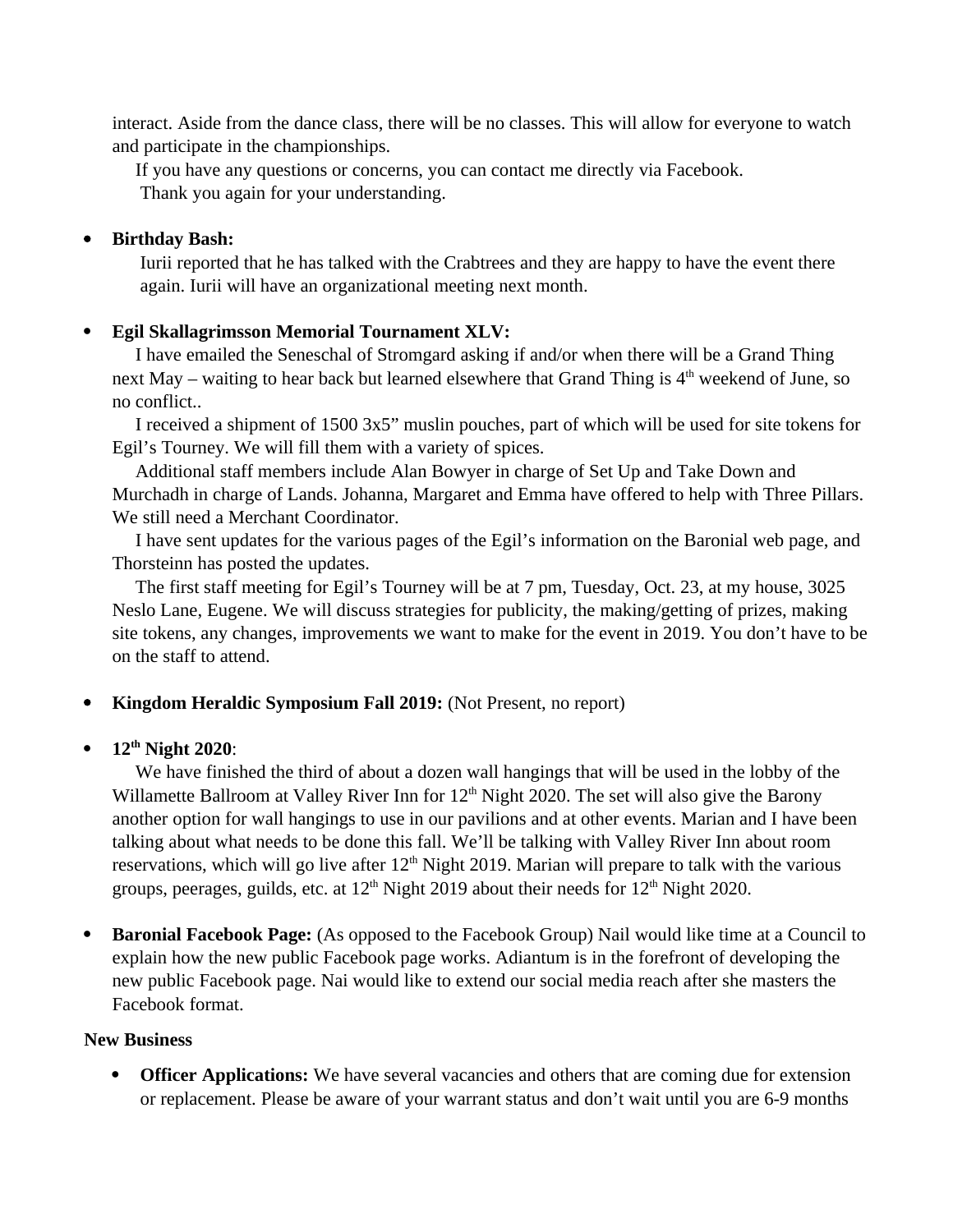out to announce the need for a replacement. If you are interested in Youth Combat or Family Activities, there is a background check requirement. Please announce your intent for either of these early so we can get that process started.

**-** (Open/Vacant Offices: *Youth Combat Marshal, and Family Activities Coordinator*).

### **Officer Reports**

 **Arts & Sciences – Alan Boyer:** We had two A&S nights this month: October 2 and 16. We had 14 people attend on the first, 11 at the second.

 I am trying to take inventory of people in Adiantum, and their skills. If anyone has a A&S technique they can teach, especially at Egil's, I want to know about it. I would like to have a small class at each A&S to give people a chance to practice their teaching skills. Last Oct. 12, we had Emma teach nalbinding. Next session will be November 6, when I will show how to crest arrows.

 I will be going up to Mountain Edge on Nov. 3 for the St. Crispan's Day feast. I will teach the games of tafle and SCA darts.

 I am working with Rand to help get his University students active in the SCA. I hope to have the Craft Center available for A&S-style classes. Alas, term passes cost \$45, and a ID card is needed for an additional \$10. I cannot, in good conscience, ask non-students to cough up \$55 minimum for classes there.

- **Chamberlain Thorholfr "Kirby" Egilson:** the lists materials and pavilionsn are back in the storage unit. Nai has the tablecloths, will wash and return them. Louisa has the decorations, will organize and return them. Kirby would like to reorganize the storage unit to make better use of the space. We need new, well labelled totes or bags for the pavilions, and ideally square containers for the stakes and ropes so they take up less space.
- **Chatelaine Louisa of Lorne:** One survey response... yesterday reached out, no return contact, yet. Three newcomers (one of which formerly played) attended A&S and Scribal Nights. I was passed contact information for Mary WG (Wills-Gordon), English Teacher & Yearbook Adviser at Elmira High School. She would like to have a demo for her Freshman class of approximately 100 students sometime in March. I have sent an email off to her asking for more specifics, as well as explaining more about what we do here in the SCA. I have also briefly touched base with Fortune verch Thomas of Terra Pomaria to help with the demo, as she does many of these types of school demos in their Barony several times a year.
- **Social Media Officer Nai Martyn:** Nai would like time at a Council to explain how the new public Facebook page works. Adiantum is in the forefront of developing the new public Facebook page. Nai would like to extend our social media reach after she masters the Facebook format.
- **Chronicler William Jakes** (Not present, no report)
- **Exchequer Antonia Crivelli:** Bank balance as of 10/22/2018 **20,312.06** Balance per September 28 statement: **\$23,983.68**. I do not have an October statement to determine what has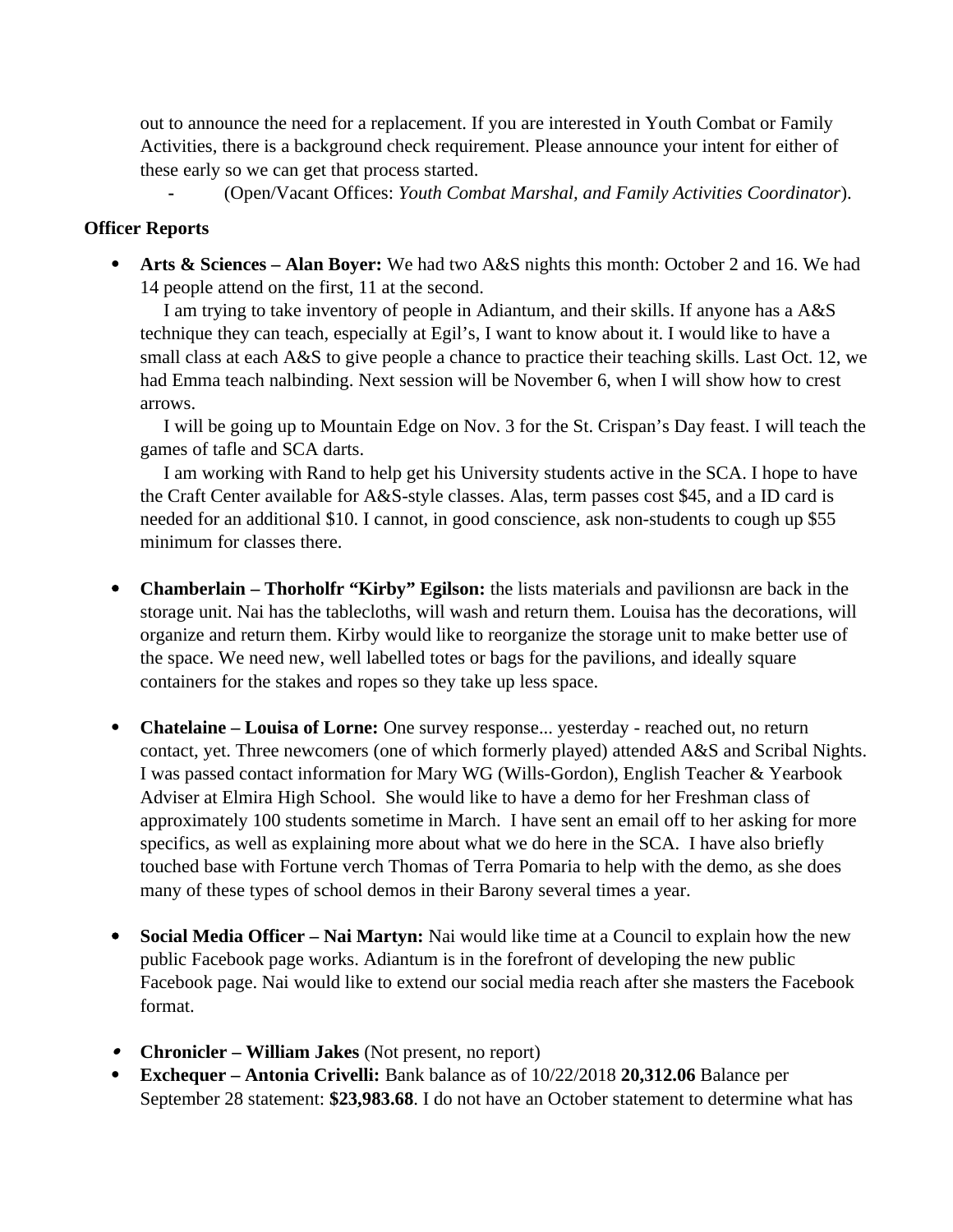and has not cleared during the month. The September statement included a deposit of \$4060, gross income from September Crown. Checks for \$1081 to Principality representing the Principality half of September Crown Proceeds, \$1500.00 for a pavilion, and \$748 for Bucks service for September Crown, cleared in September. The balance is consistent with known transactions. A final report on September Crown was delivered to the principality, and to Event Stewards., on October 5.

I have been working diligently on a third quarter report to the Principality and Kingdom, to which end I have gone through all the check request forms, deposit slips and bank statements for March-2017 to the end of September 2018 to create a paper ledger. I received no electronic files from the previous exchequer, other than and end of year statement and the second quarter report. This has been a huge job. I hope to have my third quarter report in the hands of the Principality by the October 30 deadline but have warned them it may be late. There are checks written that have cleared, with no corresponding check request form, and check numbers missing in sequence which might represent checks written but never presented for payment. I have no evidence that any of these was for a large sum of money. I will endeavor to keep a better paper trail going forward.

I am awaiting a statement for income from Bear and Apple Tavern. The Barony invested substantial amounts in this – I do not know who is writing the final report but I need to be in the loop for the financial transactions.

I received the following request from Susan Meyers:

 For Adiantum, the auditor is asking for the following: December 2017 Bank Statement and Reconciliation for Un-deposited and Non-Interest Bearing Cash in the amount of \$22,742 Copies of deposit slips for income from Activity Related Events in the amount of \$17,837.15 I was able to supply her with a copy of the December bank statement and copies of past bank statements from 2017 showing event related deposits. I was given nothing resembling deposit slips or reconciliations in the materials I received from Forrest.

I also received a request for purchase history for hay bales for archery, for which I could not find records.

If you want a check from your exchequer, please, please fill out a check request form http://antir.sca.org/Offices/Exchequers/2005/ChequeRequest.pdf, and attach an invoice, statement, or other documentation backing up the amount requested. Indicate whether the item is for a specific event or to be charged to an officer budget. If both (for example, fighter loaner gear and supplies to be used at Egils) indicate a breakdown. If there was discussion and approval at Council, indicate when and either attach minutes or give me a link. You can email me scans of the check request and documentation at [masherwood48@gmail.com.](mailto:masherwood48@gmail.com) Allow ample time to process the request. I need to get a second signature on the check. If Yseult is in town this is not a problem but the other signers live at some distance and are more difficult to contact. Your lack of planning is not sufficient reason for me to drop everything and drive out to Dexter in the middle of the night.

 **Gold Key – Alys Meghan Cattwyn:** Brought 4 bins of Gold Key gear to Bear & Apple Tavern this past weekend. Had one borrower: a child who got dirty & needed fresh clothing. (None of the supposed half-dozen people who'd requested Gold Key actually showed up.) No fees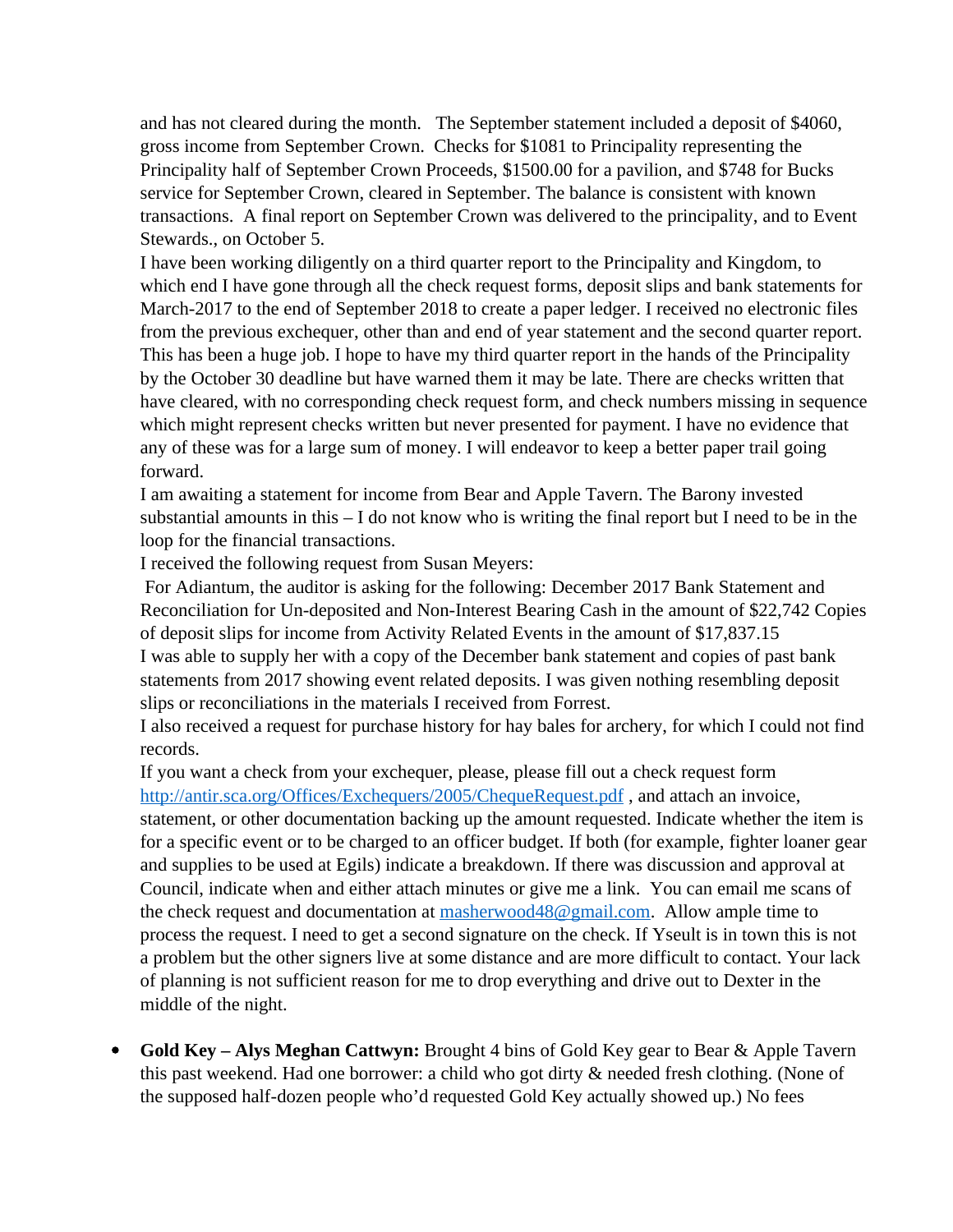charged. Child's family now have the tunic and tabard on long-term loan so they can draft patterns from them. No other activity; no sales due to not having indoor merchanting available at B&A. As I will be in California during next month's Council. I would like to request the same \$50 budget as last year. I will be shopping for a replacement tote for the Gold key canvas pavilion.

- **Herald Aelis de la Rose, outgoing Herald:** For council: it is with many feelings I step down as Herald, and with nothing but joy I give you your new Herald, Lucius! He will be an excellent person for this role. If any help is needed, I am of course still available. **From Lucius von Bamburg, new Herald:** Hi, I won't be able to make it to council tonight, had to be in Portland this evening. Just wanted to say hi to everyone, and if they haven't heard, I'm the new baronial herald. I'm looking forward to working in this position! If anyone needs anything from me, Facebook is a good way to contact me, and my info should be on the website shortly if it isn't already. Thank you!
- **Lists Elizabeth Turner de Carlisle:** There is nothing to report for Lists this month. My apologies for not being able to attend Council this evening. I would like to request a budget of \$30.00 to print up lists cards and put together a lists box for the Barony. The format for a lot of the paperwork has changed since the last time Adiantum had a lists officer. I figure this will buy me a small plastic file box, some folders and cover the costs of printing up some forms to have on hand. Thank you!
- **Marshal Anton Ray:** Practices have been well attended. We have interest from several UO students. Rand got a mild concussion a few weeks, ago, didn't report it, then got hit on the head again. He will not be fighting for the next month and will be redoing his helmet padding. [Long discussion of possible ways to prevent future incidents like this one.]
- **Archery Marshal Iurii Levchenich (Deputy):** For the month of October, we have held Wednesday morning practices in addition to our regular Thursday evening practices, we have had anywhere from 2-8 persons show up to shoot arrows at the practices we have had at the Coburg range.

 There will not be practices this week, Wednesday and Thursday are predicted to have rain or scattered showers.

 Next week, weather permitting, we will have our last outdoor practices for the season on Wednesday, October 31st from 9am-11am, as well as on Thursday, November 1st, in the evening from 4pm to 6pm, loaner gear will be available at both practices.

Bucks will pick up the archery biffie on Oct. 31. Starting in Nov. the indoor practices will be on Monday or Friday from 4pm to 6pm at Bow Tech, 90554 OR-99, Eugene, OR – more info to come.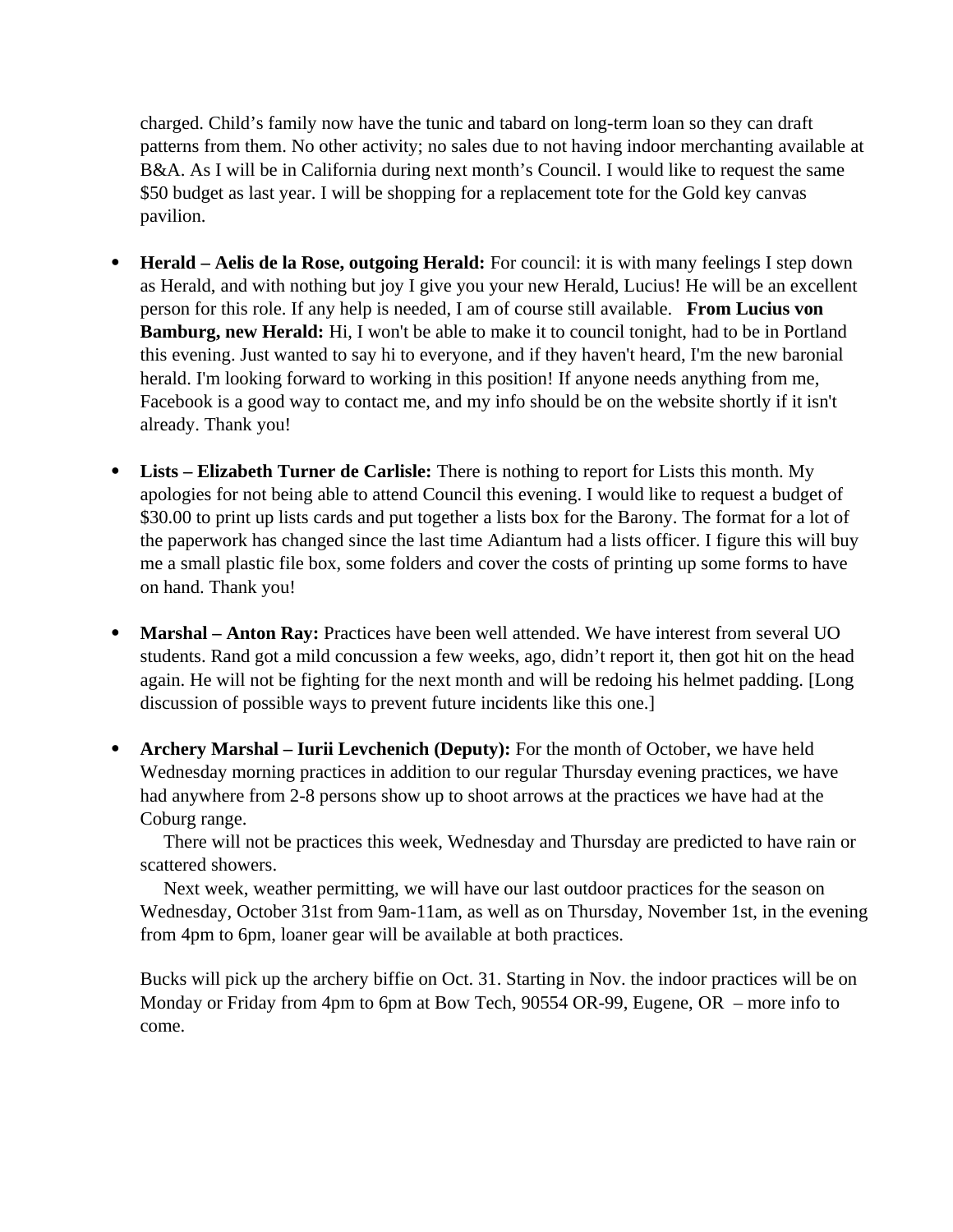- **Cut & Thrust Marshal Anton Ray:** There has been no practice in a couple of months due to lack of interest. Anton will price gauntlets so that we can have loaners for some new people who are expressing interest.
- **Rapier Marshal William Jakes** (Not present, no report)
- **Thrown Weapons Marshal Kevin Sorok:** There has been less interest in traditional thrown weapons, so there have only been a few practices this summer. There may be one more in the next week or so. Darts has been active with at least 4 people every time and as many as 8. There were 6 competitors in the TW Championship at the Bear & Apple, Duncan won.
- **Scribe Antonia Crivelli:** I picked up a few Kingdom charters at Fall Coronet, which we worked on at October (10/9) scribal night, along with a number of Baronial charters. A record number of 9 people attended scribal night, producing some awesome work. I am particularly grateful to Dame Johanna, who took charge of setup while I was juggling a last minute exchequer request. I hope this is a measure of renewed interest in the Barony. As always I am available to complete charters or design original scrolls. My latest obsession, Medieval horoscopes, lends itself to scribal activities. Thank you for allowing me to be of service.

In my capacity as Baronial A&S champion I helped judge the A&S championship in Terra Pomaria at the Bear and Apple Tavern, and taught a class in Medical astrology as part of the "alchemy" track. There are a number of people in the Principality who are interested in encouraging the sciences part of arts and sciences and I hope this will prove fruitful going forward.

 **Seneschal – Murchadh Monaidh Chraoibhe:** Polling for our next Baron & Baroness! The deadline to submit your Letters of Intent is January 11<sup>th</sup>, 2019.

 We will hold two meet & greet sessions in February for the populace to get to know the candidates. Dates will be announced soon.

Polling will occur in March, with Investiture at Egils. More to follow.

 **Thingmakers & Regalia – Yesult of Broceliande:** I repaired one of the black wall hangings with the large gold bears – the grommet had torn out.

 We continue to paint the gold and silver decorative strip on wall hangings that will be used in the lobby of the Willamette Ballroom at Valley River Inn for 12th Night 2020. The set will also give the Barony another option for wall hangings to use in our pavilions and at other events.

 Alan Bowyer is sanding the atlatl target stands, and painting them to help protect and identify them.

 Johanna Trupenny has volunteered to update our set of silk banners of the Summits with a new one for Mountain Edge.

 I would ask that all of the Adiantum officers check their equipment – pavilions (rope, stakes, finials) as well as smaller stuff – this fall so that we have a clear idea of what needs to be repaired, replaced or created for Egil's Tourney. Your Chamberlain, Thorholfr (Kirby), and I need to have a clear idea of what's needed so that we can get things done over the winter. We